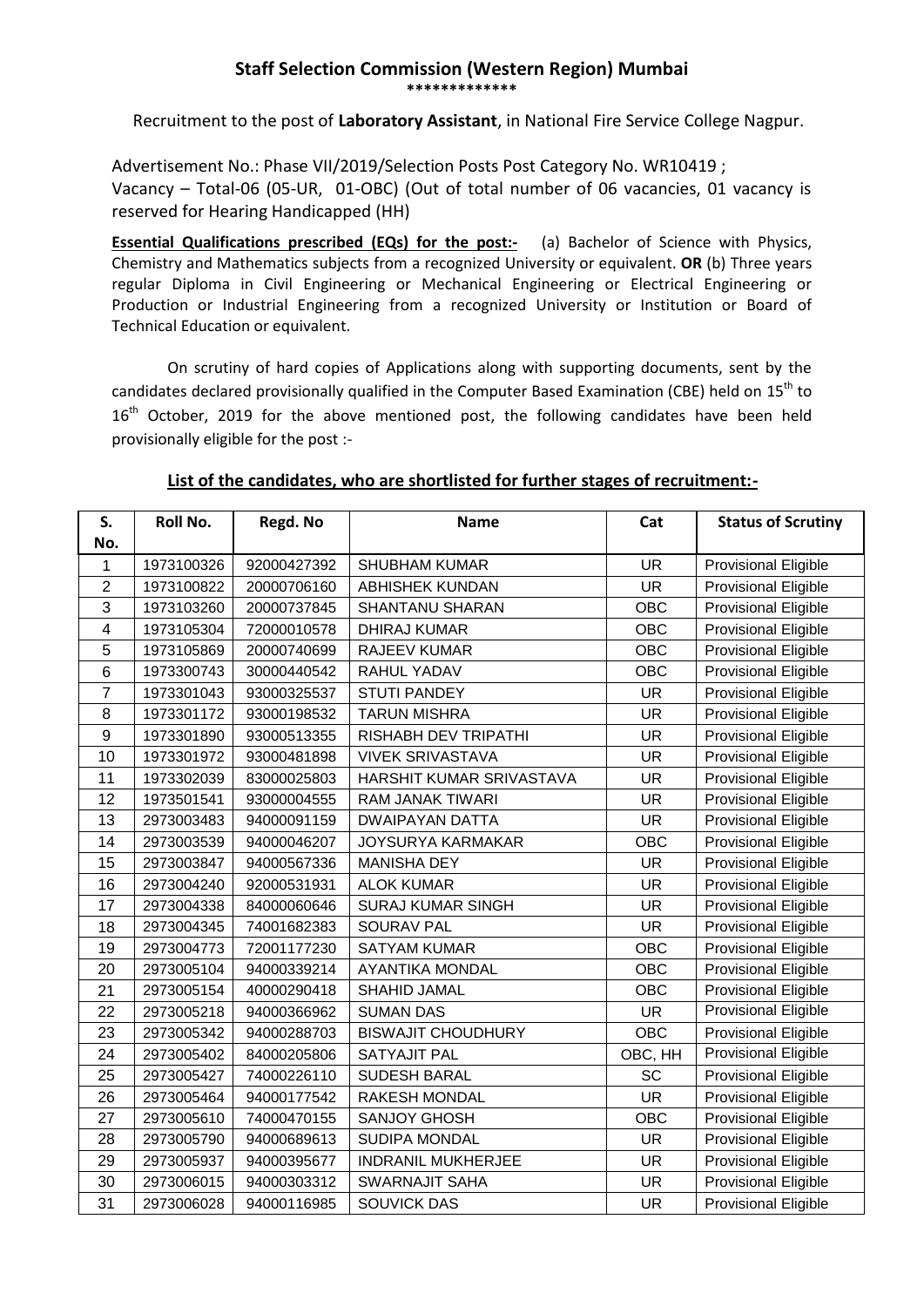| 32<br><b>UR</b><br>2973006088<br>94000480264<br>JOYDEEP NAG<br>33<br><b>UR</b><br>2973006139<br>94000011471<br>SOMNATH DEY<br>34<br><b>SAIBAL ROY</b><br><b>UR</b><br>2973006219<br>94000462639<br>35<br>ARUP CHAKRABORTY<br><b>UR</b><br>2973010471<br>94000595700<br>36<br>PROSENJIT BAIDYA<br><b>UR</b><br>2973011491<br>94000239794<br><b>UR</b><br>37<br>2973013640<br>92000578661<br>RAKESH KUMAR MISHRA<br>38<br>SHIV PRATAP SINGH YADAV<br>OBC<br>4973000439<br>75001399398 | <b>Status of Scrutiny</b>   |
|-------------------------------------------------------------------------------------------------------------------------------------------------------------------------------------------------------------------------------------------------------------------------------------------------------------------------------------------------------------------------------------------------------------------------------------------------------------------------------------|-----------------------------|
|                                                                                                                                                                                                                                                                                                                                                                                                                                                                                     | <b>Provisional Eligible</b> |
|                                                                                                                                                                                                                                                                                                                                                                                                                                                                                     | <b>Provisional Eligible</b> |
|                                                                                                                                                                                                                                                                                                                                                                                                                                                                                     | <b>Provisional Eligible</b> |
|                                                                                                                                                                                                                                                                                                                                                                                                                                                                                     | <b>Provisional Eligible</b> |
|                                                                                                                                                                                                                                                                                                                                                                                                                                                                                     | <b>Provisional Eligible</b> |
|                                                                                                                                                                                                                                                                                                                                                                                                                                                                                     | <b>Provisional Eligible</b> |
|                                                                                                                                                                                                                                                                                                                                                                                                                                                                                     | <b>Provisional Eligible</b> |
| 39<br>4973000691<br>92000023765<br><b>NAKUL KUMAR SINGH</b><br>UR, HH                                                                                                                                                                                                                                                                                                                                                                                                               | <b>Provisional Eligible</b> |
| 40<br>95000331796<br><b>VIJAY GUPTA</b><br><b>UR</b><br>4973000804                                                                                                                                                                                                                                                                                                                                                                                                                  | <b>Provisional Eligible</b> |
| 41<br><b>GARV GUPTA</b><br><b>UR</b><br>4973005024<br>95000706193                                                                                                                                                                                                                                                                                                                                                                                                                   | <b>Provisional Eligible</b> |
| 42<br>SUNITA PHARSWAN<br><b>UR</b><br>5973001041<br>50000467601                                                                                                                                                                                                                                                                                                                                                                                                                     | <b>Provisional Eligible</b> |
| 43<br>OBC<br>5973002298<br>92000003043<br><b>VIKAS CHAUHAN</b>                                                                                                                                                                                                                                                                                                                                                                                                                      | <b>Provisional Eligible</b> |
| 44<br>OBC<br>5973005413<br>93000051494<br>DIKSHA KANNOJIA                                                                                                                                                                                                                                                                                                                                                                                                                           | <b>Provisional Eligible</b> |
| 45<br><b>KM ANSHU</b><br><b>UR</b><br>5973006325<br>93000556038                                                                                                                                                                                                                                                                                                                                                                                                                     | Provisional Eligible        |
| 46<br><b>UR</b><br>SHIVANI SHUKLA<br>5973007197<br>93000360611                                                                                                                                                                                                                                                                                                                                                                                                                      | Provisional Eligible        |
| 47<br><b>UR</b><br>SHEETAL RANA<br>5973007847<br>84000245190                                                                                                                                                                                                                                                                                                                                                                                                                        | <b>Provisional Eligible</b> |
| <b>UR</b><br><b>SWATI MISHRA</b><br>48<br>5973008355<br>92000388350                                                                                                                                                                                                                                                                                                                                                                                                                 | <b>Provisional Eligible</b> |
| 49<br><b>NAVNEET KUMAR</b><br>OBC<br>5973023790<br>83000002837                                                                                                                                                                                                                                                                                                                                                                                                                      | <b>Provisional Eligible</b> |
| 50<br>5973024293<br>95000744403<br><b>MAYANK PANT</b><br><b>UR</b>                                                                                                                                                                                                                                                                                                                                                                                                                  | <b>Provisional Eligible</b> |
| 51<br><b>UR</b><br>5973026083<br>93000268248<br><b>KAPIL KUMAR</b>                                                                                                                                                                                                                                                                                                                                                                                                                  | <b>Provisional Eligible</b> |
| 52<br>5973026202<br>PAWAN TIWARI<br><b>UR</b><br>93000630464                                                                                                                                                                                                                                                                                                                                                                                                                        | <b>Provisional Eligible</b> |
| 53<br>OBC<br>5973026219<br>93000519923<br>PRAVEEN KUMAR YADAV                                                                                                                                                                                                                                                                                                                                                                                                                       | Provisional Eligible        |
| <b>UR</b><br>54<br>5973026275<br><b>ABHINAV GUPTA</b><br>95000005269                                                                                                                                                                                                                                                                                                                                                                                                                | <b>Provisional Eligible</b> |
| 55<br><b>OBC</b><br><b>VIPUL CHAKRADHAR</b><br>5973026494<br>83000220540                                                                                                                                                                                                                                                                                                                                                                                                            | <b>Provisional Eligible</b> |
| 56<br><b>MUKESH KUMAR</b><br><b>UR</b><br>5973027405<br>82000029886                                                                                                                                                                                                                                                                                                                                                                                                                 | Provisional Eligible        |
| 57<br><b>UR</b><br>SHIVAM CHAUDHARY<br>5973027647<br>85000116818                                                                                                                                                                                                                                                                                                                                                                                                                    | <b>Provisional Eligible</b> |
| <b>UR</b><br>58<br>5973028145<br>94000774927<br><b>NITESH MALIK</b>                                                                                                                                                                                                                                                                                                                                                                                                                 | <b>Provisional Eligible</b> |
| 93000135890<br><b>MANMOHAN SINGH</b><br><b>UR</b><br>59<br>5973029395                                                                                                                                                                                                                                                                                                                                                                                                               | <b>Provisional Eligible</b> |
| <b>OBC</b><br><b>RAKESH</b><br>60<br>5973032408<br>74000158627                                                                                                                                                                                                                                                                                                                                                                                                                      | Provsional Eligible         |
| 61<br>74001104132<br><b>SUDHIR</b><br>OBC<br>5973032437                                                                                                                                                                                                                                                                                                                                                                                                                             | <b>Provisional Eligible</b> |
| 62<br>SC<br>5973033179<br>85000006781<br>PANKAJ AHLAWAT                                                                                                                                                                                                                                                                                                                                                                                                                             | <b>Provisional Eligible</b> |
| 63<br><b>UR</b><br>5973033524<br>95000480380<br>SHUBHAM SHARMA                                                                                                                                                                                                                                                                                                                                                                                                                      | <b>Provisional Eligible</b> |
| 64<br><b>DHRUV</b><br><b>UR</b><br>5973033531<br>95000461598                                                                                                                                                                                                                                                                                                                                                                                                                        | <b>Provisional Eligible</b> |
| AYUSH PARASHAR<br><b>UR</b><br>65<br>5973038547<br>92000182067                                                                                                                                                                                                                                                                                                                                                                                                                      | Provisional Eligible        |
| OBC<br>66<br>NITIN YADAV<br>5973038731<br>72000563524                                                                                                                                                                                                                                                                                                                                                                                                                               | <b>Provisional Eligible</b> |
| AKANKSHA SHARMA<br><b>UR</b><br>67<br>5973043020<br>20000702788                                                                                                                                                                                                                                                                                                                                                                                                                     | Provisional Eligible        |
| 68<br><b>UR</b><br>5973046937<br>92000072472<br>HEMANT KUMAR GOYAL                                                                                                                                                                                                                                                                                                                                                                                                                  | Provisional Eligible        |
| 69<br>5973047149<br>92000325870<br>RAKESH JAKHER<br>OBC                                                                                                                                                                                                                                                                                                                                                                                                                             | Provisional Eligible        |
| 70<br>5973047171<br>82000133071<br>PRASHANT YADAV<br><b>OBC</b>                                                                                                                                                                                                                                                                                                                                                                                                                     | Provisional Eligible        |
| 71<br>92000433150<br>OBC<br>5973048898<br>AMIT KUMAR YADAV                                                                                                                                                                                                                                                                                                                                                                                                                          | <b>Provisional Eligible</b> |
| 72<br>6973510737<br>94000596232<br>NIRANJAN BISWAS<br>UR.                                                                                                                                                                                                                                                                                                                                                                                                                           | Provisional Eligible        |
| 73<br>OBC<br><b>HIMANSHU KUMAR</b><br>6973510881<br>92000443682                                                                                                                                                                                                                                                                                                                                                                                                                     | Provisional Eligible        |
| 74<br>OBC<br>7973100237<br>KAUSHAL KUMAR<br>82000033616                                                                                                                                                                                                                                                                                                                                                                                                                             | Provisional Eligible        |
| 75<br>7973100761<br><b>KAMLESH THAKUR</b><br><b>UR</b><br>94000534440                                                                                                                                                                                                                                                                                                                                                                                                               | Provisional Eligible        |
| SATINDERPAL SINGH<br>UR<br>76<br>7973100805<br>40000705285                                                                                                                                                                                                                                                                                                                                                                                                                          | Provisional Eligible        |
| KONDAREDDYGARI SAINATHA<br><b>UR</b><br>8973004135<br>91000015543<br>77<br><b>REDDY</b>                                                                                                                                                                                                                                                                                                                                                                                             | Provisional Eligible        |
| 8973004170<br>20000722395<br>OBC<br>78<br>ANIL KARWASARA                                                                                                                                                                                                                                                                                                                                                                                                                            | <b>Provisional Eligible</b> |
| 79<br><b>UR</b><br>8973012457<br>75001766484<br><b>AKSHAT VERMA</b>                                                                                                                                                                                                                                                                                                                                                                                                                 | Provisional Eligible        |
| OBC<br>80<br>9971000660<br>94000402741<br>DEBASISH SADHUKHAN                                                                                                                                                                                                                                                                                                                                                                                                                        | <b>Provisional Eligible</b> |
| 81<br>9971001160<br>94000428447<br><b>JAGAT SINGH</b><br><b>UR</b>                                                                                                                                                                                                                                                                                                                                                                                                                  | Provisional Eligible        |